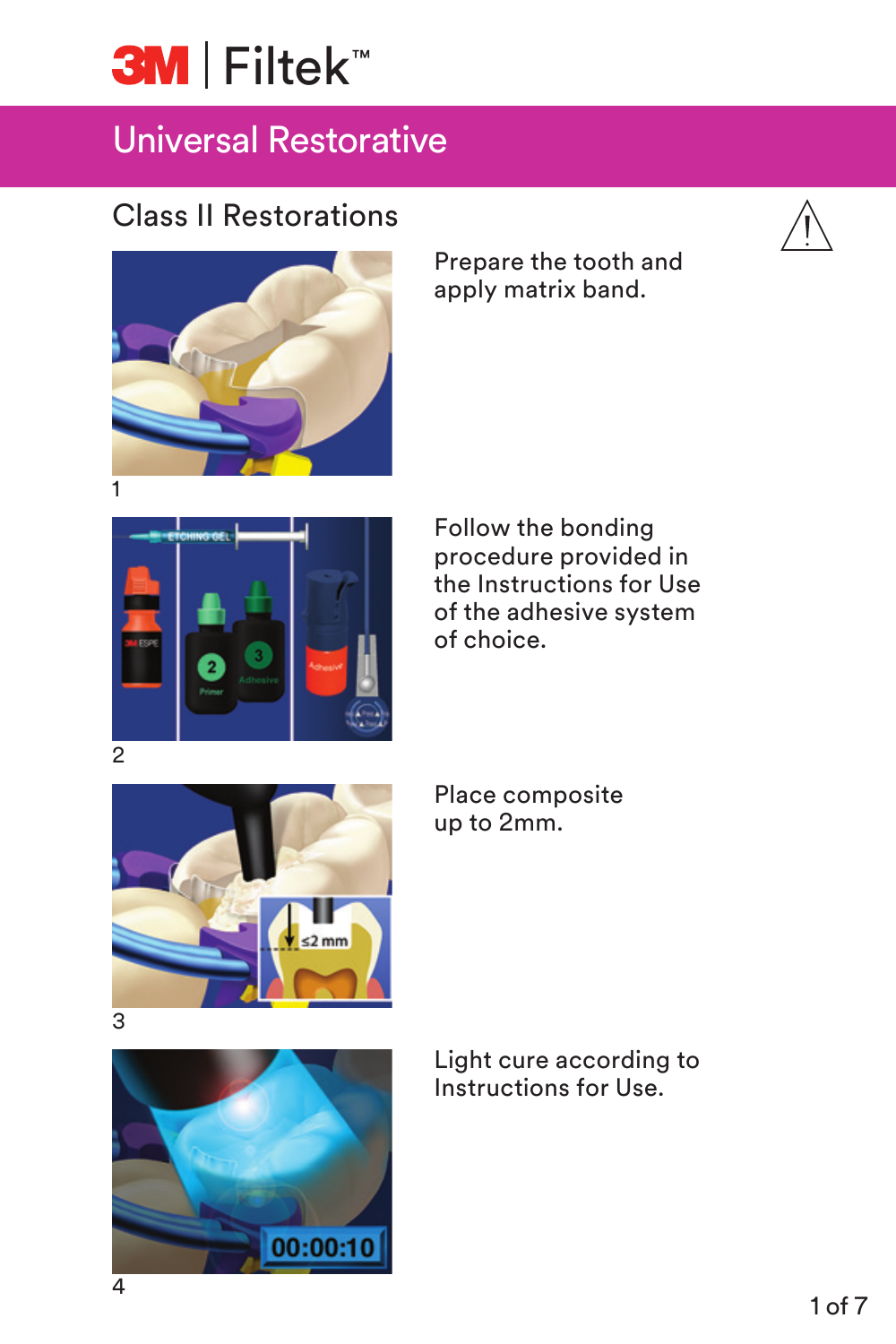

#### Class II Restorations





Use contouring disk.



#### Use contouring burr.

6



Control bite registration.



Use finishing wheel.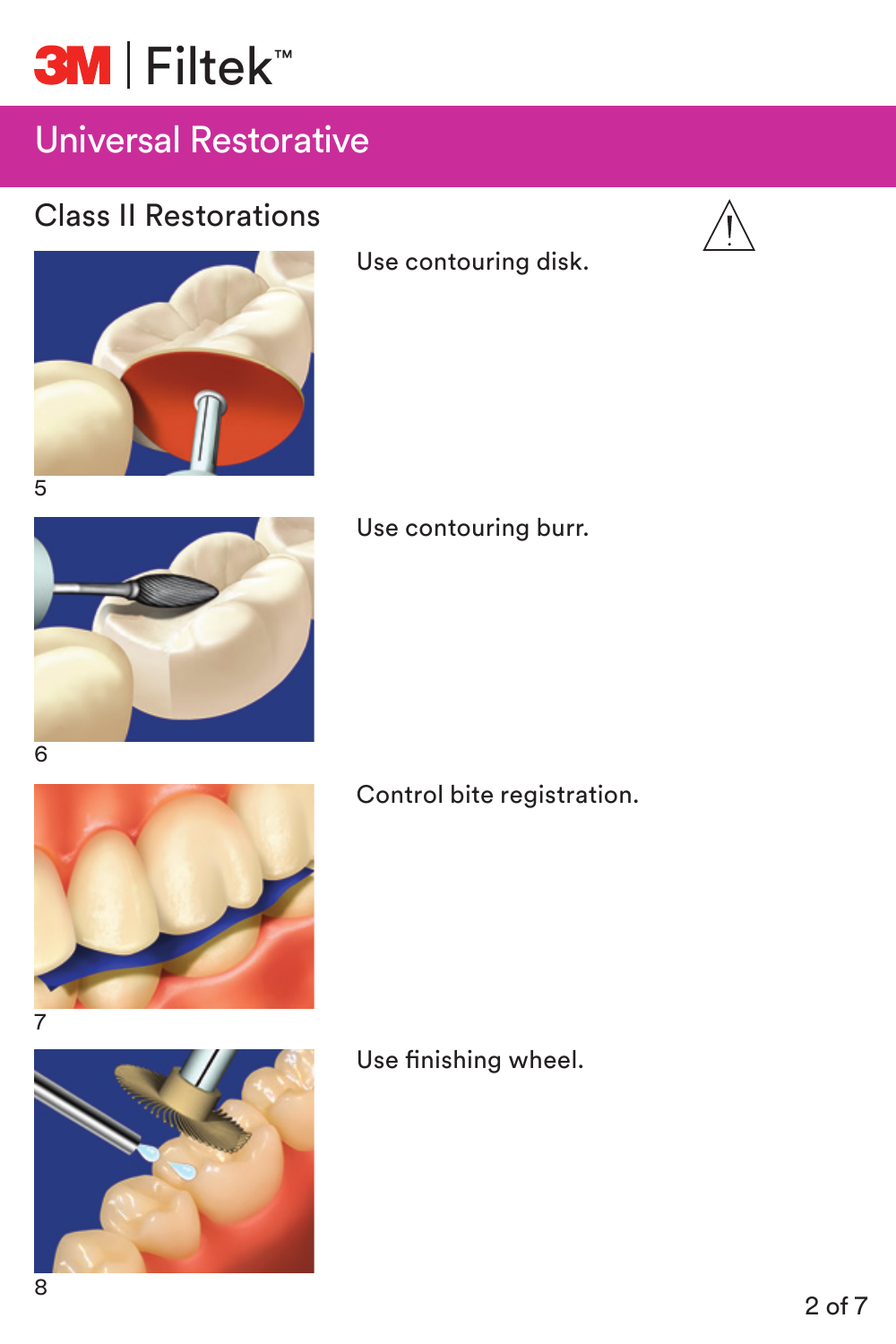

#### Class II Restorations



9

Use polishing wheel.

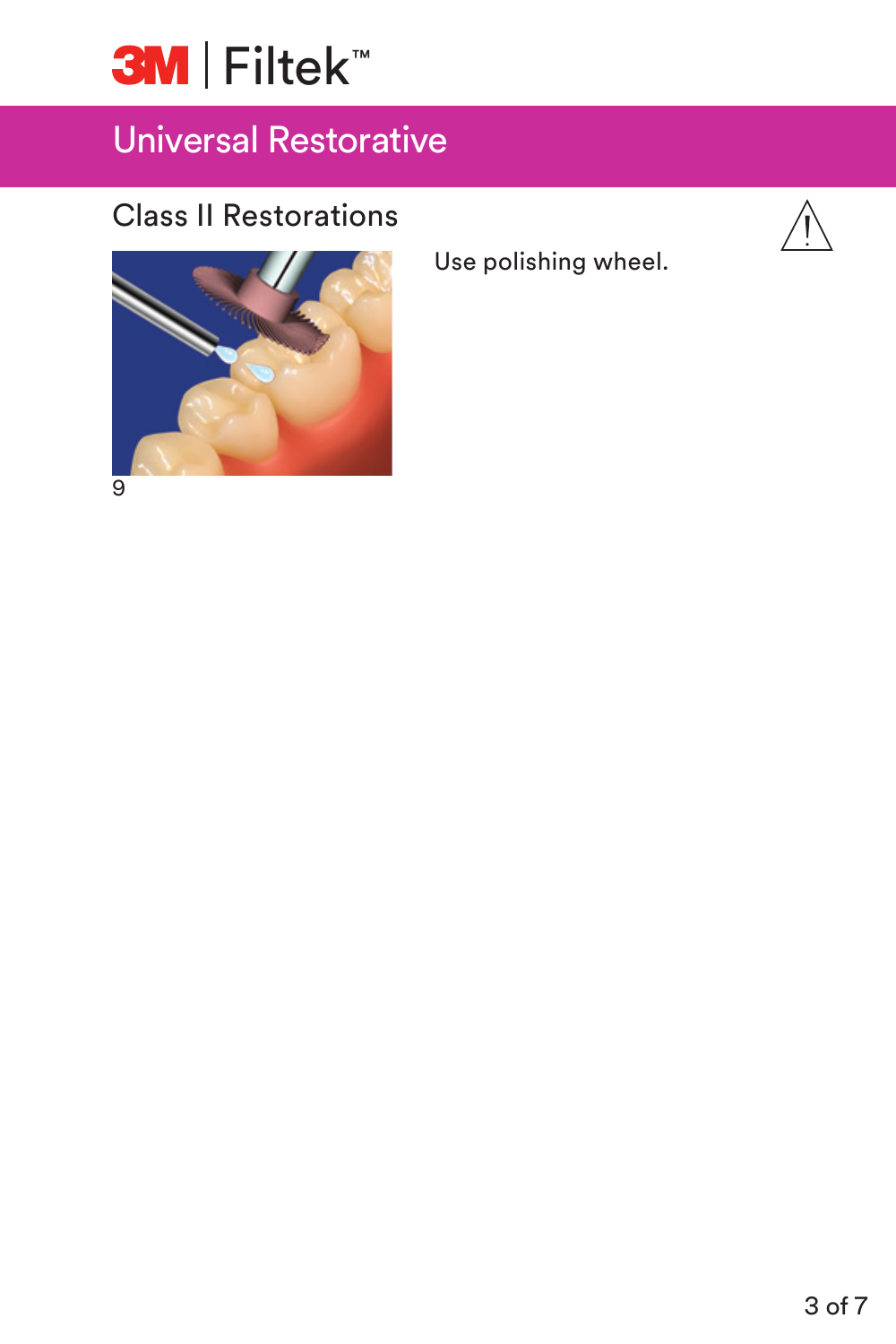

#### Class IV Restorations







Prepare the tooth.

Follow the bonding procedure provided in the Instructions for Use of the adhesive system of choice.





Place composite up to 2mm.



Light cure according to Instructions for Use.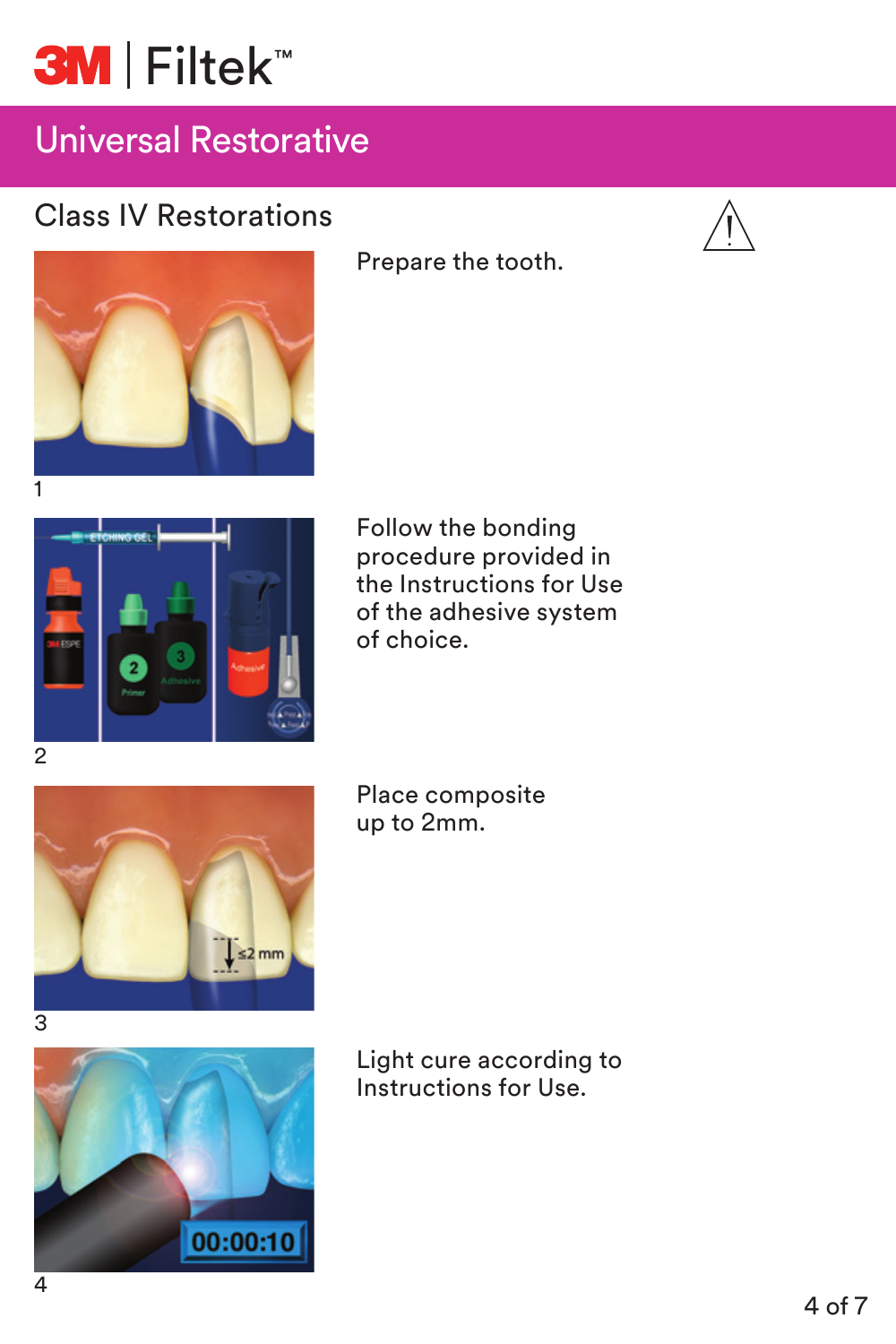

#### Class IV Restorations



Use contouring disk and finishing strip.



Use finishing wheel.



Use polishing wheel.

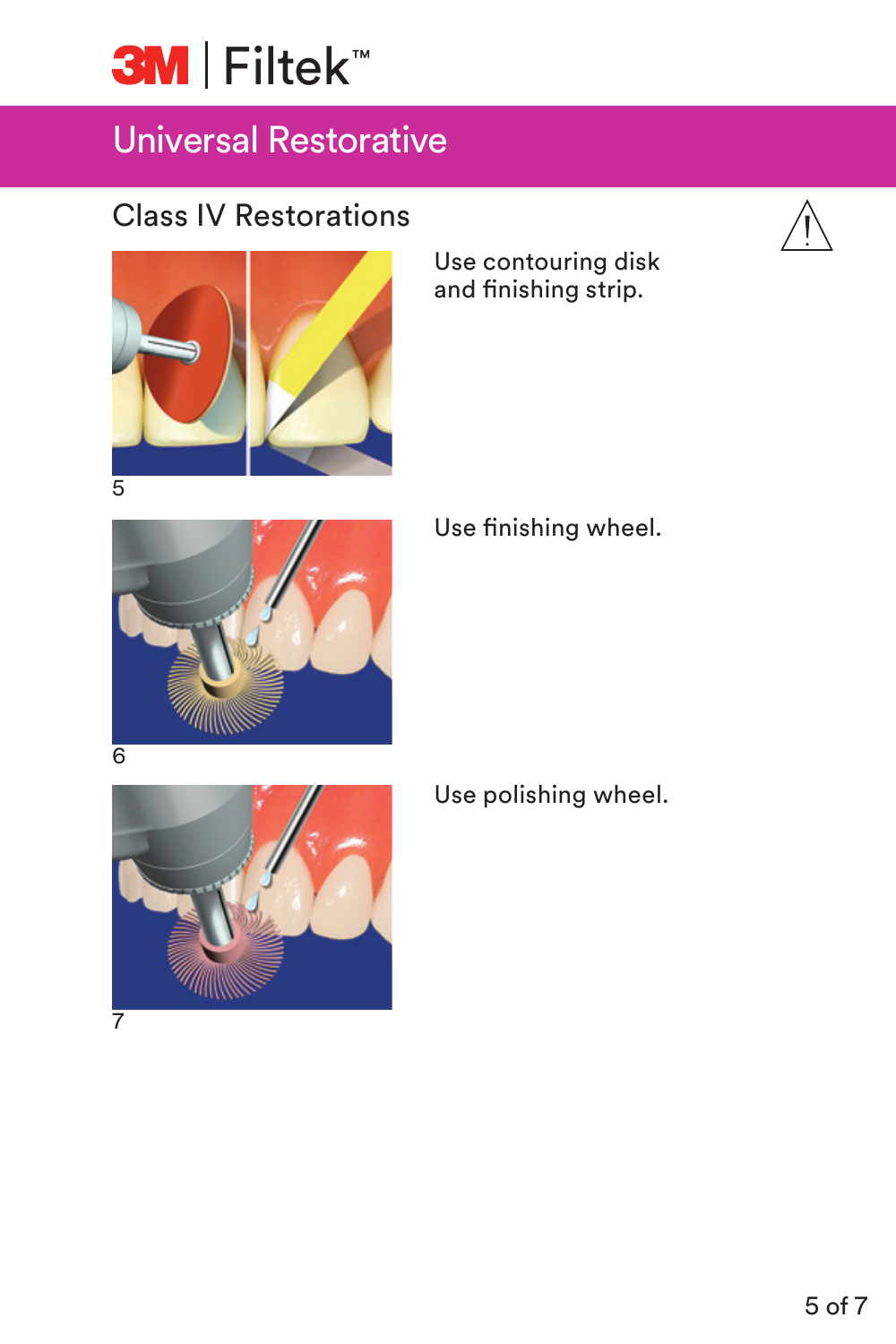## **3M** Filtek<sup>™</sup>

## Universal Restorative

### Pink Opaquer Placement







Prepare the tooth.

Follow the bonding procedure provided in the Instructions for Use of the adhesive system of choice.



Place Pink Opaquer up to 1mm.



Light cure according to Instructions for Use.